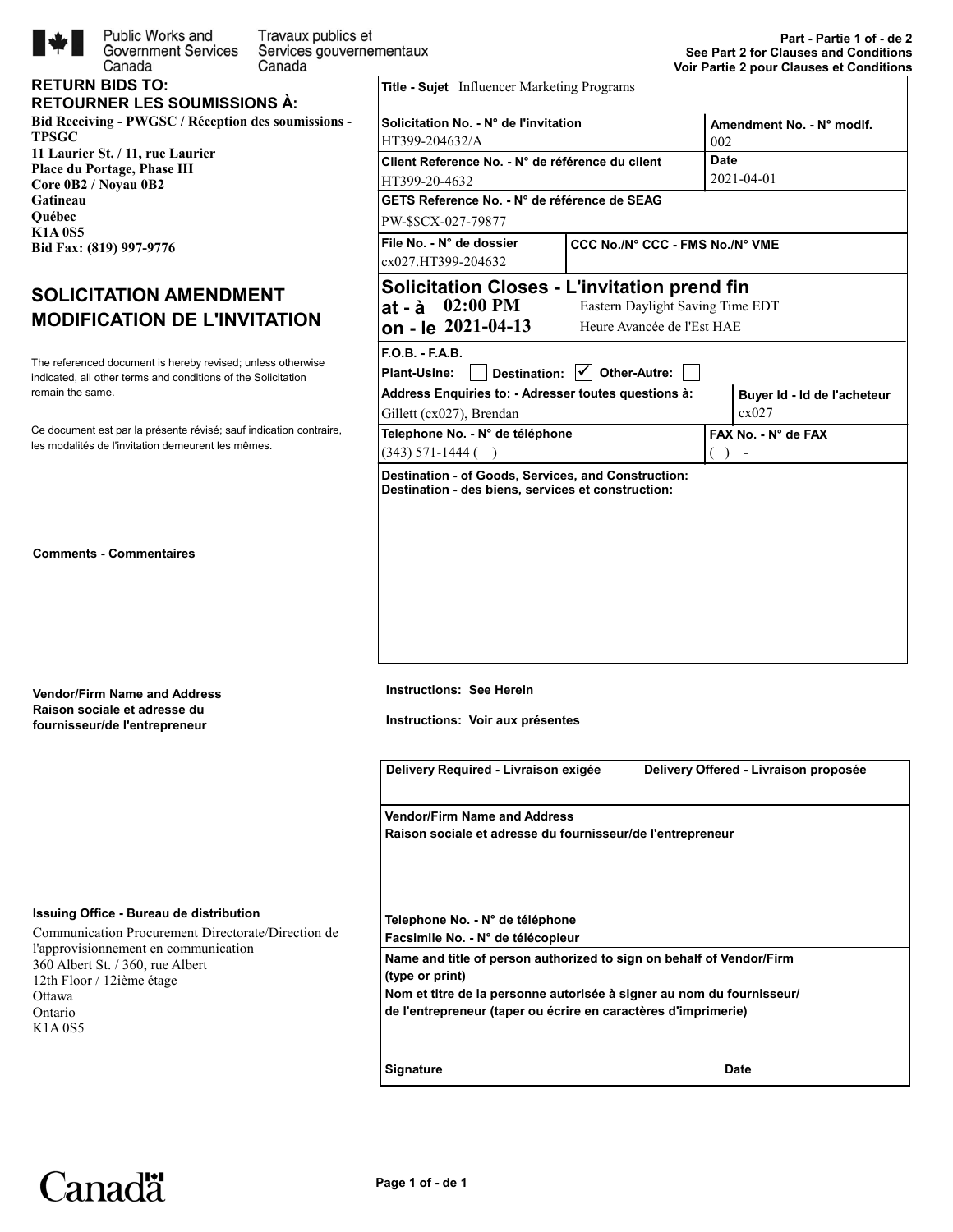Solicitation No. - N° de l'invitation  $A \cap A$ md. No. - N° de la modif. Buyer ID - Id de l'acheteur HT399-204632/A CX027 HT399-204632 CX027. HT399-204632

Client Ref. No. - N° de réf. du client File No. - N° du dossier CCC No./N° CCC - FMS No./N° VME

## **Question 1**

**Based on the technical submissions, each case study has a total of 75 points. Is the calculation done by 75 points X 2?** 

#### **Response:**

*As indicated on page 31 of the solicitation "*Each written description will be evaluated against R1, R2, R3, R4 and R5 as outlined below". Evaluation will be based on the sum of both submitted case studies.

## **Question 2**

**Financial Bid – if everyone is providing hourly rates by role, how will the financial evaluation be determined? Are you using a standard amount of hours \* blended rate + any production costs?** 

#### **Response:**

The Evaluated Bid Price for each Bidder will be calculated by adding the provided hourly rates for the initial contract period and all option periods. Part 4.2 Basis of Selection in the RFP is replaced with the following:

4.2 Basis of Selection

4.2.1 Basis of Selection - Highest Combined Rating Technical Merit and Price

1. To be declared responsive, a bid must:

(a) comply with all the requirements of the bid solicitation; and

(b) meet all mandatory technical evaluation criteria; and

(c) obtain the required minimum of 51 points overall for the technical evaluation criteria which are subject to point rating. The rating is performed on a scale of 85 points.

2. Bids not meeting (a) or (b) or (c) will be declared non-responsive.

3. The selection will be based on the highest responsive combined rating of technical merit and price. The ratio will be 75% for the technical merit and 25% for the price.

4. To establish the technical merit score, the overall technical score for each responsive bid will be determined as follows: total number of points obtained / maximum number of points available multiplied by the ratio of 75%.

5. To establish the pricing score, each responsive bid will be prorated against the lowest evaluated price and the ratio of 25%. *The evaluated bid price for each Bidder will be calculated by adding the provided hourly rates for the initial contract period and all option periods, as provided in the Bidder's Financial Bid.*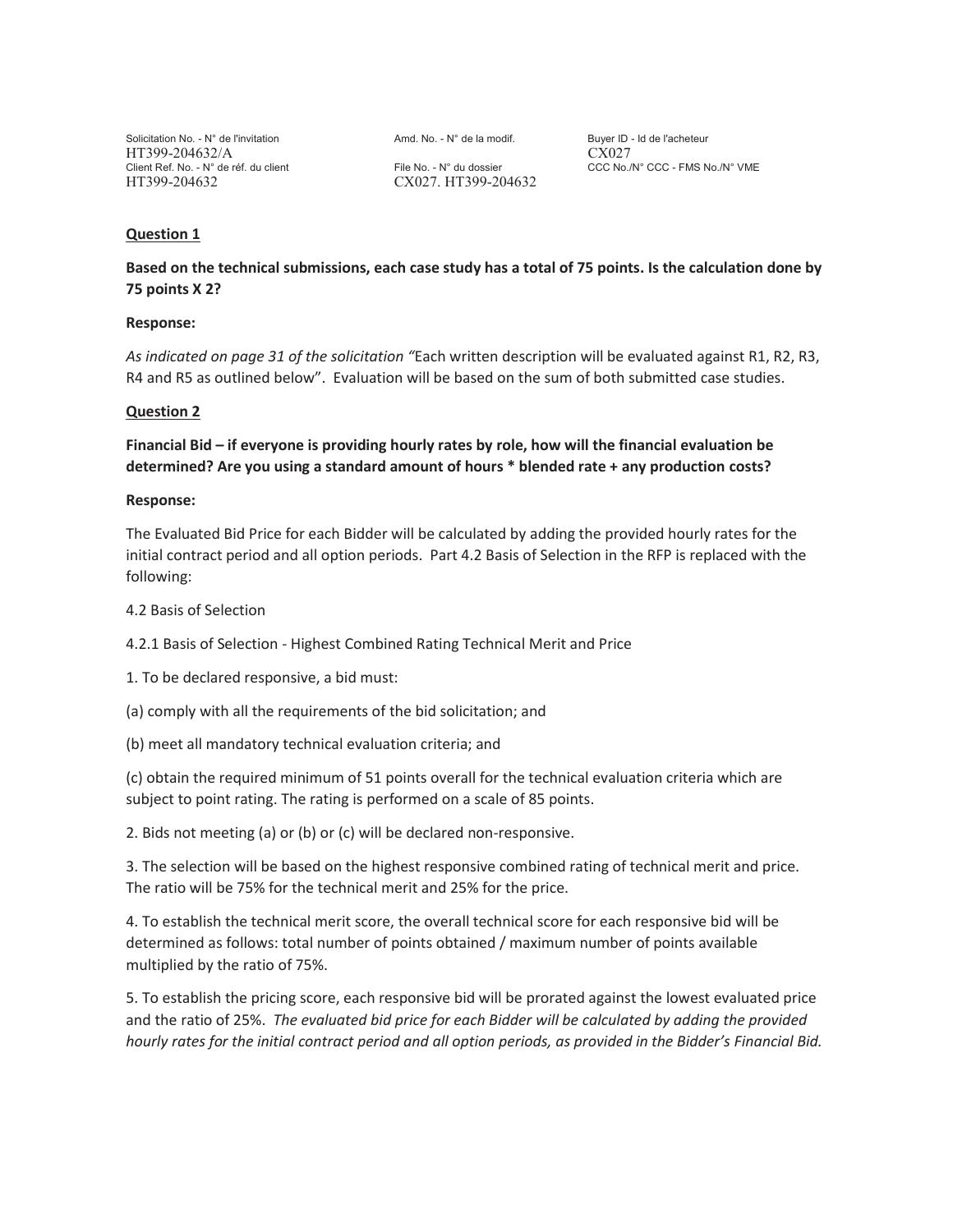6. For each responsive bid, the technical merit score and the pricing score will be added to determine its combined rating. 7. Neither the responsive bid obtaining the highest technical score nor the one with the lowest evaluated price will necessarily be accepted. The responsive bid with the highest combined rating of technical merit and price will be recommended for award of a contract.

# **Question 3**

**Production hard costs are variable depending on the individual campaigns, which influencers are utilized, etc. If we estimate production costs, is it included in the pricing evaluation or are you thinking influencer verification & mgmt. fees associated with using our set tech platforms** 

## **Response:**

We are seeking to evaluate the costs of the agency related to administrative, strategy and management fees.

## **Question 4**

## **Is there an annual budget for Public works influencer & social?**

## **Response:**

Please refer to Buy & Sell where these details can be confirmed.

## **Question 5**

## **Are there historical budgets that we can receive?**

## **Response:**

Past campaigns had budgets ranging from \$35,000 to \$250,000. This budget range is being provided strictly for historical purpose and does not represent any obligations on behalf of Canada. Buy & Sell typically includes the total contract value of awarded requirements.

## **Question 6**

# **Are there past Influencer/Social campaigns we can review?**

## **Response:**

Topics of past campaigns include vaping, opioids, environmental health and tobacco cessation.

## **Question 7**

Video submission – video tends to be heavy and may exceed min requirements given, but we feel if will showcase the creative & execution of our case studies.. are we able to include video? If so how should we submit those?

## **Response:**

Video samples are not being asked as part of the bid response and therefore will not be evaluated.